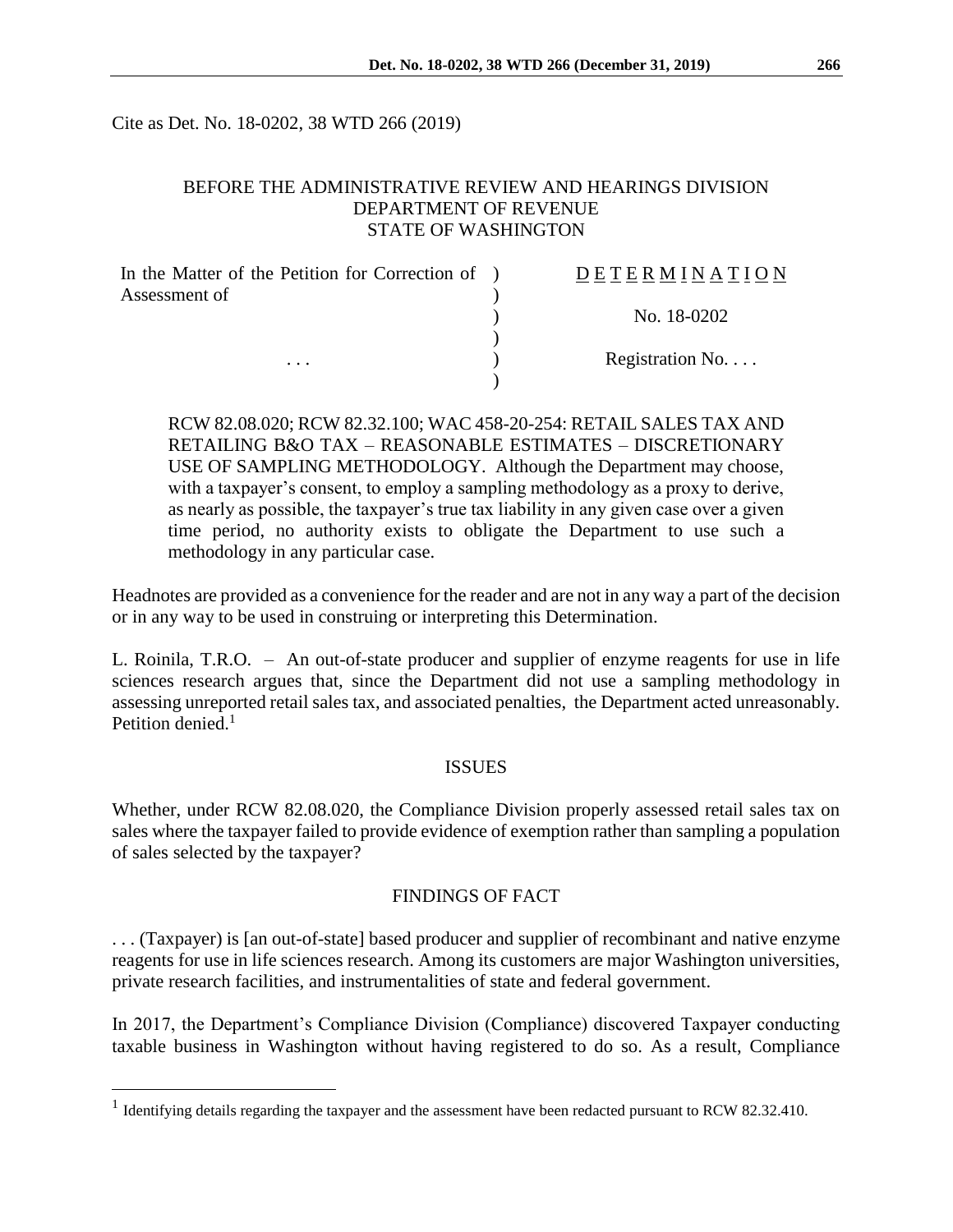commenced a limited examination of the Taxpayer's books and records<sup>2</sup> for the extended period of January 1, 2010, through December 31, 2016.<sup>3</sup> During the course of the review, Compliance made two primary findings.

First, Compliance found that, since Taxpayer regularly sent nonresident employees to Washington to attend trade shows and conferences to speak about its products, Taxpayer possessed nexus sufficient to allow the state to exert its taxing authority. Second, Compliance concluded that, throughout the review period, Taxpayer had made, but failed to report, wholesale and retail sales into Washington. Believing that many of its sales to Washington customers were exempt from retail sales tax, the Taxpayer conducted an "... letter campaign"<sup>4</sup> after the audit commenced. According to the Taxpayer, this campaign showed that Taxpayer made \$ . . . in sales to its largest fifty (50) Washington customers during the audit period. Of this amount, \$ . . . , or 94.6 percent, were made to customers that either possessed direct pay permits or were otherwise exempt from retail sales tax, such as sales to the federal government instrumentalities. Compliance deducted these amounts from Taxpayer's gross income for purposes of the retail sales tax and assessed retail sales tax on the remainder of Taxpayer's Washington sales. In addition, Compliance also assessed wholesaling and retailing B&O tax on the entirety of Taxpayer's Washington gross income. The Department then issued two assessments against Taxpayer, one addressing 2011 and 2012, and the other covering 2013 through 2016.<sup>5</sup> Compliance also imposed a twenty-nine percent delinquent penalty, a five percent assessment penalty, a five percent unregistered business penalty, and interest.

|                              | 2010           | 2011       | Total      |
|------------------------------|----------------|------------|------------|
| <b>Retail Sales Tax</b>      | $\$\ldots$     | $\$\ldots$ | $\$\ldots$ |
| Retailing B&O Tax            | $\$\ldots$     | $\$\ldots$ | $\$\ldots$ |
| Wholesaling B&O Tax          | $\$\ldots$     | $\$\ldots$ | $\$\ldots$ |
| <b>Total Debit</b>           | $\$\ldots$     | $\$\ldots$ | $\$\ldots$ |
| 29% Delinquent Penalty       | $\$\ldots$     | $\$\ldots$ | $\$\ldots$ |
| 5% Assessment Penalty        |                | $\$\ldots$ | $\$\ldots$ |
| 5% Unregistered Bus. Penalty |                | $\$\ldots$ | $\$\ldots$ |
| Interest                     | \$<br>$\cdots$ | $\$\ldots$ | $\$\ldots$ |
| <b>Total Assessed</b>        | \$<br>$\ddots$ | $\$\ldots$ | $\$\ldots$ |
| <b>Additional Interest</b>   |                |            | \$         |

After Taxpayer called to the Department's attention certain, minor errors in the original assessments, Compliance completed and issued post-assessment adjustments as follows:

<sup>2</sup> Compliance examined Taxpayer's completed Washington Business Activities Questionnaire (Questionnaire), and information culled from subsequent communications with Taxpayer's controller, including final sales figures and gross revenue.

<sup>&</sup>lt;sup>3</sup> Since Taxpayer had engaged in unregistered business in Washington, Compliance was able to extend the review period beyond the normal statutory period. *See* RCW 82.32.050.

<sup>4</sup> Taxpayer Review Petition, *In the Matter of the Petition for Correction of Assessment of . . .* , (2018) (no. . . . ). An . . . letter is a letter sent to a customer from whom a taxpayer did not obtain a resale certificate or other valid proof of the customer's exemption from taxation. Such letters are common in California, which specifically allows their use to rebut the state's presumption of taxability. *See* Cal. Code Regs. Tit. 18, §1668(f) (2018).

<sup>5</sup> Compliance assessed wholesaling B&O tax on Taxpayer's income on sales to resellers and retailing B&O and sales tax on Taxpayer's sales to end users.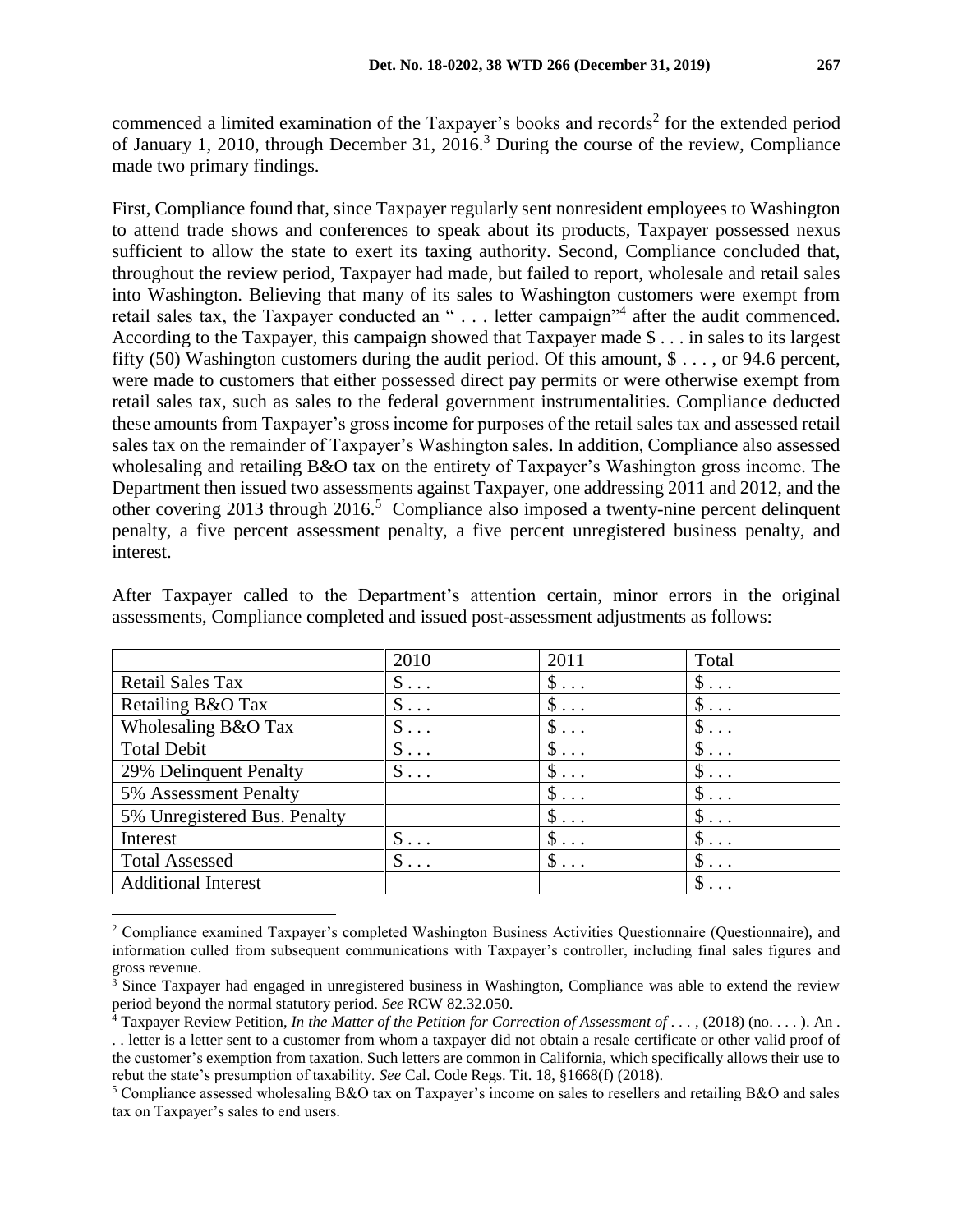| <b>Total Due</b>   |            |            | $\$\ldots$ |            |            |                           |
|--------------------|------------|------------|------------|------------|------------|---------------------------|
|                    |            |            |            |            |            |                           |
|                    | 2012       | 2013       | 2014       | 2015       | 2016       | Total                     |
| <b>RST</b>         | $\$\ldots$ | $\$\ldots$ | $\$\ldots$ | $\$\ldots$ | $\$\ldots$ | $\$\ldots$                |
| Retailing          | $\$\ldots$ | $\$\ldots$ | $\$\ldots$ | $\$\ldots$ | $\$\ldots$ | $\$\ldots$                |
| Wholesaling        | $\$\ldots$ | $\$\ldots$ | $\$\ldots$ | $\$\ldots$ | $\cdots$   | $\$\ldots$                |
| <b>Total Debit</b> | $\$\ldots$ | $\$\ldots$ | $\$\ldots$ | $\$\ldots$ | $\$\ldots$ | $\$\ldots$                |
| Del. Penalty       | $\$\ldots$ | $\$\ldots$ | $\$\ldots$ | $\$\ldots$ | $\$\ldots$ | $\$\ldots$                |
| Assessment         |            |            |            |            | $\$\ldots$ | $\$\ldots$                |
| Penalty            |            |            |            |            |            |                           |
| Unregistered       |            |            |            |            | $\$\ldots$ | $\$\ldots$                |
| Bus. Penalty       |            |            |            |            |            |                           |
| Interest           | $\$\ldots$ | $\$\ldots$ | $\$\ldots$ | $\$\ldots$ | $\$\ldots$ | $\$\ldots$                |
| Total              |            |            |            |            |            | $\mathcal{S}$<br>$\ddots$ |
| Assessed           |            |            |            |            |            |                           |
| Additional         |            |            |            |            |            | $\$\ldots$                |
| Interest           |            |            |            |            |            |                           |
| <b>Total Due</b>   |            |            |            |            |            | $\$\ldots$                |

Taxpayer timely petitioned us for review, arguing, primarily, that Compliance erred in its methodology. Rather than assessing retail sales tax, and penalties, on each sale for which Taxpayer could not provide an " . . . letter," or other valid proof of exemption from retail sales tax, Taxpayer contends [Compliance] should have employed a random sampling method, as other state revenue departments have done when examining the Taxpayer.

### ANALYSIS

Retail sales of tangible personal property in Washington are subject to retail sales tax. RCW 82.08.020(1)(a). This tax must be collected by the seller from the buyer and held in trust until paid to the Department. RCW 82.08.050(1), (2). Accordingly, if any seller fails to collect the tax, the seller is personally liable to Washington for the amount of the tax. RCW 82.08.050(3).

Likewise, RCW 82.12.020 imposes Washington's use tax, stating, "[T]here is hereby levied and there shall be collected from every person in this state a tax or excise for the privilege of using within this state as a consumer any article of tangible personal property purchased at retail . . . ." RCW 82.12.020(1). WAC 458-20-178 (Rule 178) implements the statute, providing in relevant part:

**What is use tax?** Use tax complements the retail sales tax, and in most cases mirrors the retail sales tax. Articles of tangible personal property used or certain services purchased in Washington are subject to use tax when the state's retail sales tax has not been paid, or where an exemption is not available. Tangible personal property or services used or purchased by the user in any manner are taxable including, but not limited to: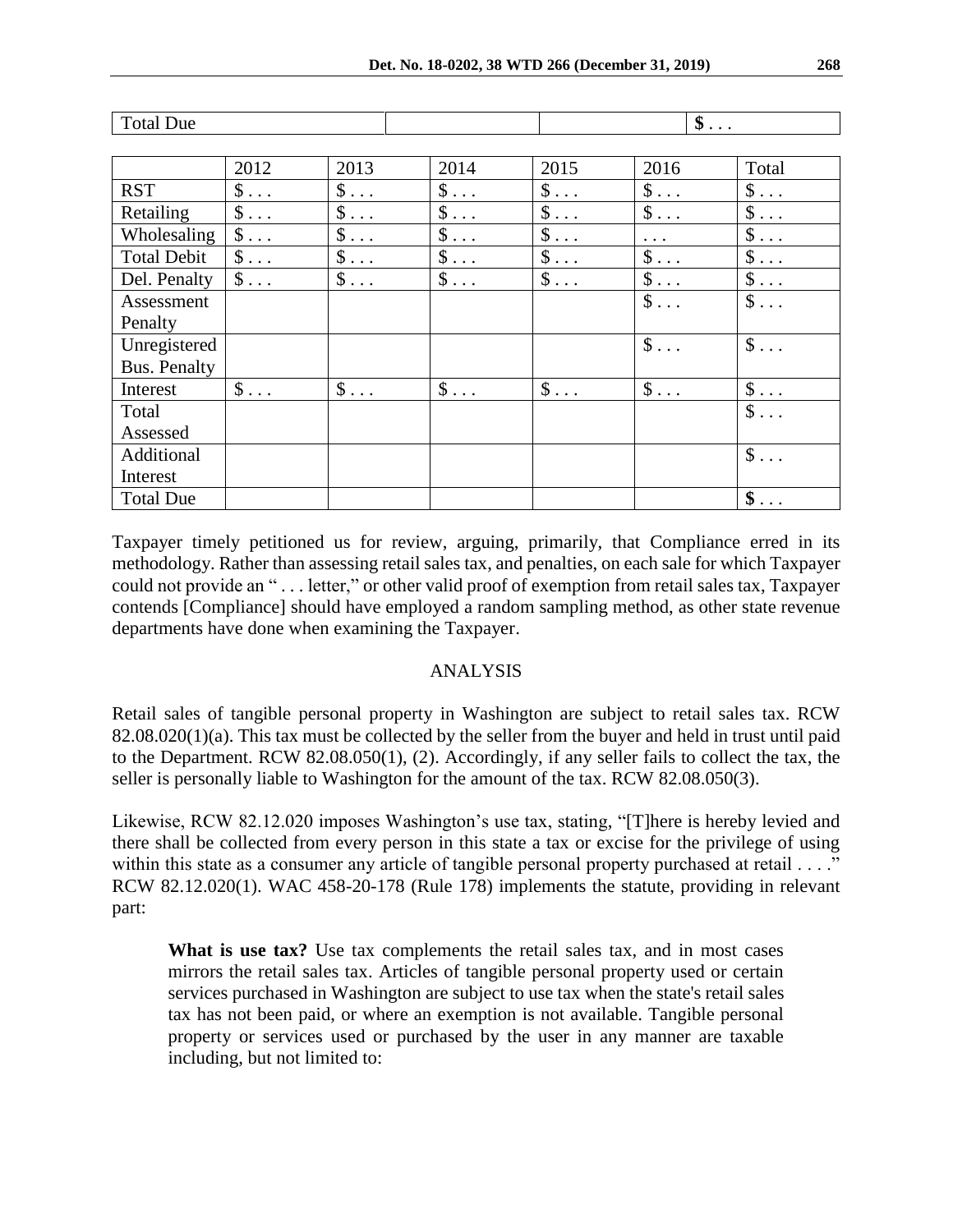- Purchases directly from out-of-state sellers;
- Purchases through the internet, telemarketing, mail order; or
- Acquisitions at casual or isolated sales. WAC 458-20-178(2).

In general, then, the use tax applies upon the use of any tangible personal property, the sale or acquisition of which has not been subjected to the Washington retail sales tax. RCW 82.12.020; Rule 178. Conversely, it does not apply to the use of any property if the sale has been subjected to the Washington retail sales tax, and such tax has been paid on acquisition. *Id.* Thus, these two methods of taxation stand as complements to each other in the state's revenue plan, and taken together, provide a uniform tax upon the sale or use of all tangible personal property, regardless of where it may have been purchased or how acquired. *See* Det. No. 13-0312, 34 WTD 006 (2015); Det. No. 04-0266, 25 WTD 1 (2006).

Here, Taxpayer does not claim that the sales at issue are not retail sales, and thus not subject to retail sales tax. Rather, the Taxpayer argues that the vast majority of the Washington customers to whom these sales were made either possess a direct pay permit, "self-assess" use tax, or are otherwise exempt from both retail sales and use tax.

Washington will, indeed, relieve a seller of its obligation to collect and remit sales tax, if the seller obtains from the customer a copy of a valid direct pay permit issued under RCW 82.32.087.<sup>6</sup> RCW 82.08.050(7)(d). Such permits allow "the taxpayer to accrue and remit directly to the [D]epartment use tax on the acquisition of tangible personal property. . . ." RCW 82.32.087(1). Compliance allowed this Taxpayer retail sales tax deductions in connection with its sales to holders of valid direct pay permits. Similarly, Compliance allowed Taxpayer retail sales tax deductions for the sales where it was able to show that Taxpayer's Washington customer self-assessed use tax and remitted it to the Department as well. Finally, Compliance also did not assess retail sales tax on transactions where Taxpayer showed that the sales were not subject to retail sales tax, such as sales to the United States Government under WAC 458-20-190. Accordingly, Compliance has already excluded each of these kinds of sales from its calculation of sales subject to retail sales tax.

Regardless of the particular exemption upon which a taxpayer seeks to rely, "sellers are not relieved from personal liability for the amount of tax unless they maintain proper records of exempt or nontaxable transactions and provide them to the [D]epartment when requested." RCW 82.08.050(4). WAC 458-20-254(1) further provides that it is incumbent upon taxpayers "to retain and make available those records necessary to verify that the correct tax liability has been reported and paid by the taxpayer with respect to the taxes administered by the [D]epartment. . . ." Likewise, we have held that:

We do not agree that the taxpayer should receive a credit for retail sales tax on the assumption that some purchasers who did not respond to taxpayer's inquiries paid the tax directly to the state or were purchasing for resale. Arguably, many of those that did not respond had not remitted the tax and did not want to pay the tax owing.

<sup>6</sup> RCW 82.32.087 authorizes the Department to grant a direct pay permit to a Washington taxpayer that demonstrates it satisfies certain requirements. RCW 82.32.087(1). Taxpayer can apply for a direct pay permit if (1) the taxpayer reasonably expects to have a cumulative tax liability of \$240,000, or more in the current year, or (2) the taxpayer makes purchases subject to sales or use tax of more than \$10,000,000 in the current year. RCW 82.32.087(2).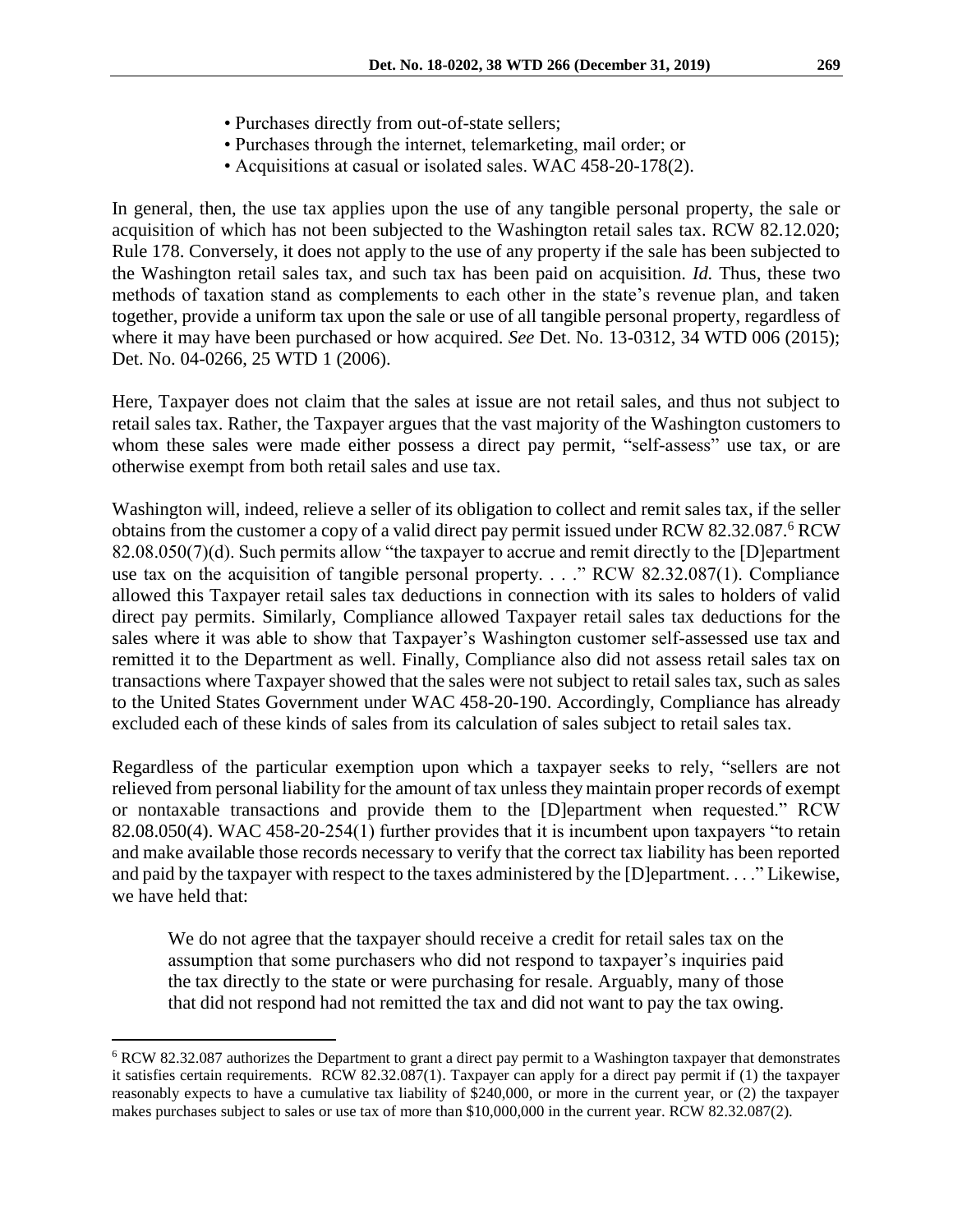The goal of a sales and use tax audit is to identify the total amount of underpaid or overpaid tax for the period under review. Det. No. 02-0114, 22 WTD 174 (2003). For many businesses, particularly those with large numbers of transactions, it can be a costly and time consuming endeavor for both the taxpayer and the Department to review all records for the entire period of review. As a result, the Department recognizes that a sampling of documents, rather than a review of all the records for the entire period, with the results projected to the entire period, is a commonly used and accepted audit method.

In block sampling, for example, the auditor chooses a group or block of transactions that occurred during a specified time period or in a certain location. The selection of the block is usually not the result of a random process. Generally, the block that is selected is based on convenience and accessibility. *See* Jeri Mulrow, *Statistical Sampling as a Win-Win in Tax Audits*, 15 *State Tax Notes* 1491 (December 7, 1998). The Department has often used block sampling as a means to determine a taxpayer's liability. *See, e.g.,* Det. No. 14-0156, 34 WTD 196 (2015); Det. No. 88-233, 6 WTD 59 (1988); Det. No. 87-354, 4 WTD 293 (1987); Det. No. 93-240, 13 WTD 269 (1994).

The Department has also frequently used statistical sampling, which uses a randomly selected sample and probability theory to evaluate the sample results. The Department has increasingly relied on statistical sampling in retail sales or use tax audits. Det. No. 02-0114, 22 WTD 174 (2003). While statistical sampling potentially yields greater accuracy and efficiency than block sampling, it may also be more costly.<sup>7</sup> *Id*. Such sampling must be done on a random, and not on a block, basis. If the number of transactions under audit is large, stratified random sampling can also be used, which stratifies the population into subgroups according to specified attributes, for greater efficiency and accuracy. *See* Det. No. 10-0386, 32 WTD 71 (2013).

Regardless of the specific method employed, however, sampling is merely a proxy used to derive, as nearly as possible, a taxpayer's true tax liability in any given case over a given time period. That

<sup>&</sup>lt;sup>7</sup> The potential differences in accuracy between block and statistical sampling was discussed in Will Yancey & Roger C. Pfaffenberger, *Use and Abuse of Sampling in Sales and Use Tax Audits*, 97 *COST State Tax Report*, Issue 6, pp. 2- 9 (November 1997), reprinted in 13 *State Tax Notes* 1673 (December 29, 1997), as follows:

The severe limitation of nonstatistical sampling is that it does not allow the auditor to make a quantitative estimate of sampling risk. An example of nonstatistical sampling is block sampling in which the auditors select a few days or weeks from the population which the auditor or taxpayer deems to be representative of the entire population. By not taking sample transactions over the entire audit period, block samples run the risk of producing sample information that is relevant only to the period for which the sample was taken. If the tax deficiency rate in the sample differs significantly from the population, the block sampling method will produce results that are not valid.

Statistical sampling methods provide a quantitative estimate of the sampling risk. Statistical sampling requires that the person selecting the sample rely on a random sample selection process rather than his or her judgment about the extent to which the sample represents the population. The statistical sample might not be a good representation of the population in some instances, but this sampling risk can be quantified using statistical formulas derived from the theory of probability.